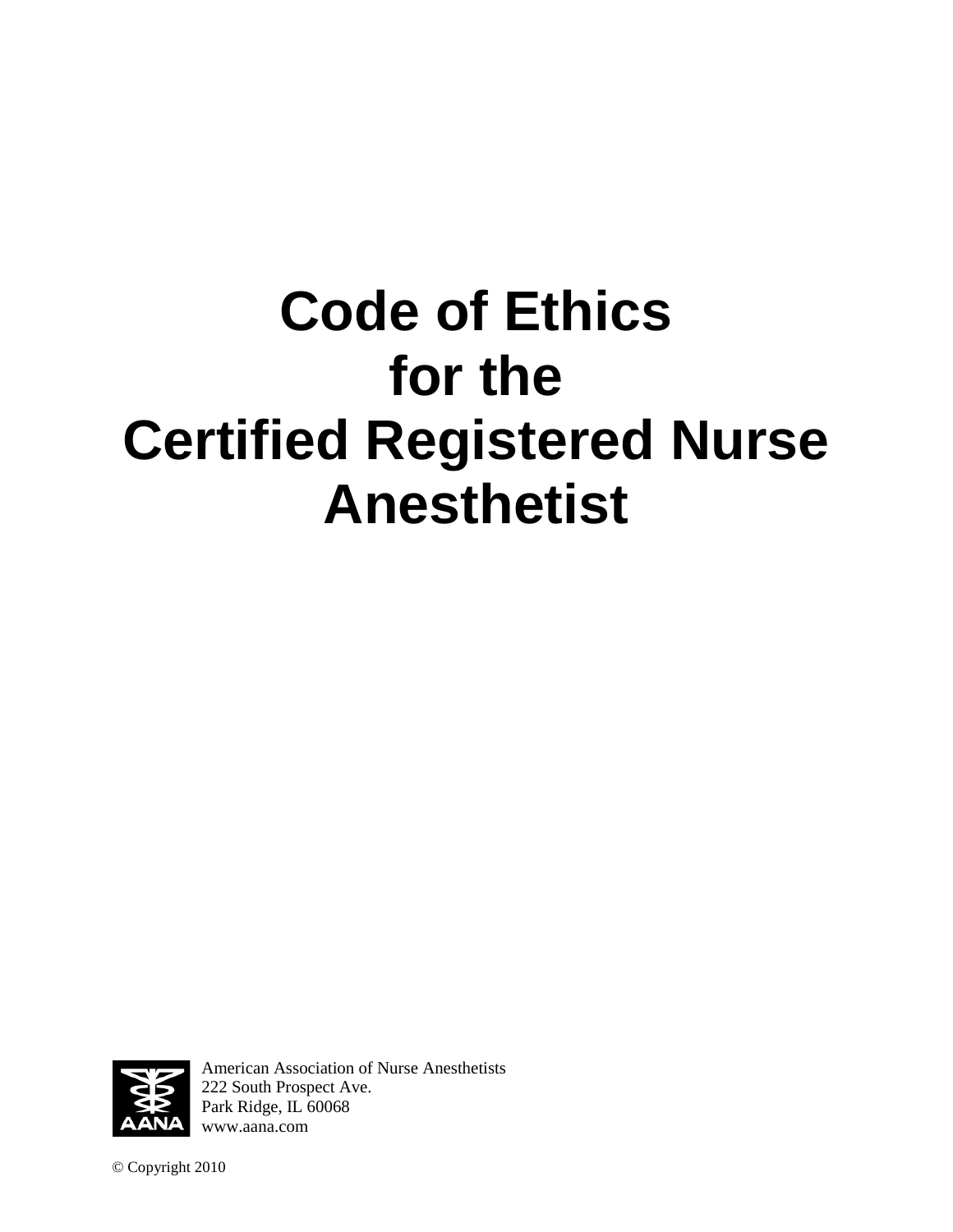## **Code of Ethics for the Certified Registered Nurse Anesthetist**

#### **Preamble**

Certified Registered Nurse Anesthetists (CRNAs) practice nursing by providing anesthesia and anesthesia-related services. They accept the responsibility conferred upon them by the state, the profession, and society. The American Association of Nurse Anesthetists (AANA) has adopted this Code of Ethics to guide its members in fulfilling their obligations as professionals. Each member of the AANA has a personal responsibility to uphold and adhere to these ethical standards.

#### **1. Responsibility to Patients**

CRNAs preserve human dignity, respect the moral and legal rights of health consumers, and support the safety and well being of the patients under their care.

- 1.1 The CRNA renders quality anesthesia care regardless of the patient's race, religion, age, sex, nationality, disability, social, or economic status.
- 1.2 The CRNA protects the patient from harm and is an advocate for the patient's welfare.
- 1.3 The CRNA verifies that a valid anesthesia informed consent has been obtained from the patient or legal guardian as required by federal or state laws or institutional policy prior to rendering a service.
- 1.4 The CRNA avoids conflicts between his or her personal integrity and the patient's rights. In situations where the CRNA's personal convictions prohibit participation in a particular procedure, the CRNA refuses to participate or withdraws from the case provided that such refusal or withdrawal does not harm the patient or constitute a breach of duty.
- 1.5 The CRNA takes appropriate action to protect patients from healthcare providers who are incompetent, impaired, or engage in unsafe, illegal, or unethical practice.
- 1.6 The CRNA maintains confidentiality of patient information except in those rare events where accepted nursing practice demands otherwise.
- 1.7 The CRNA does not knowingly engage in deception in any form.
- 1.8 The CRNA does not exploit nor abuse his or her relationship of trust and confidence with the patient or the patient's dependence on the CRNA.

#### **2. Competence**

The scope of practice engaged in by the CRNA is within the individual competence of the CRNA. Each CRNA has the responsibility to maintain competency in practice.

2.1 The CRNA engages in lifelong, professional educational activities.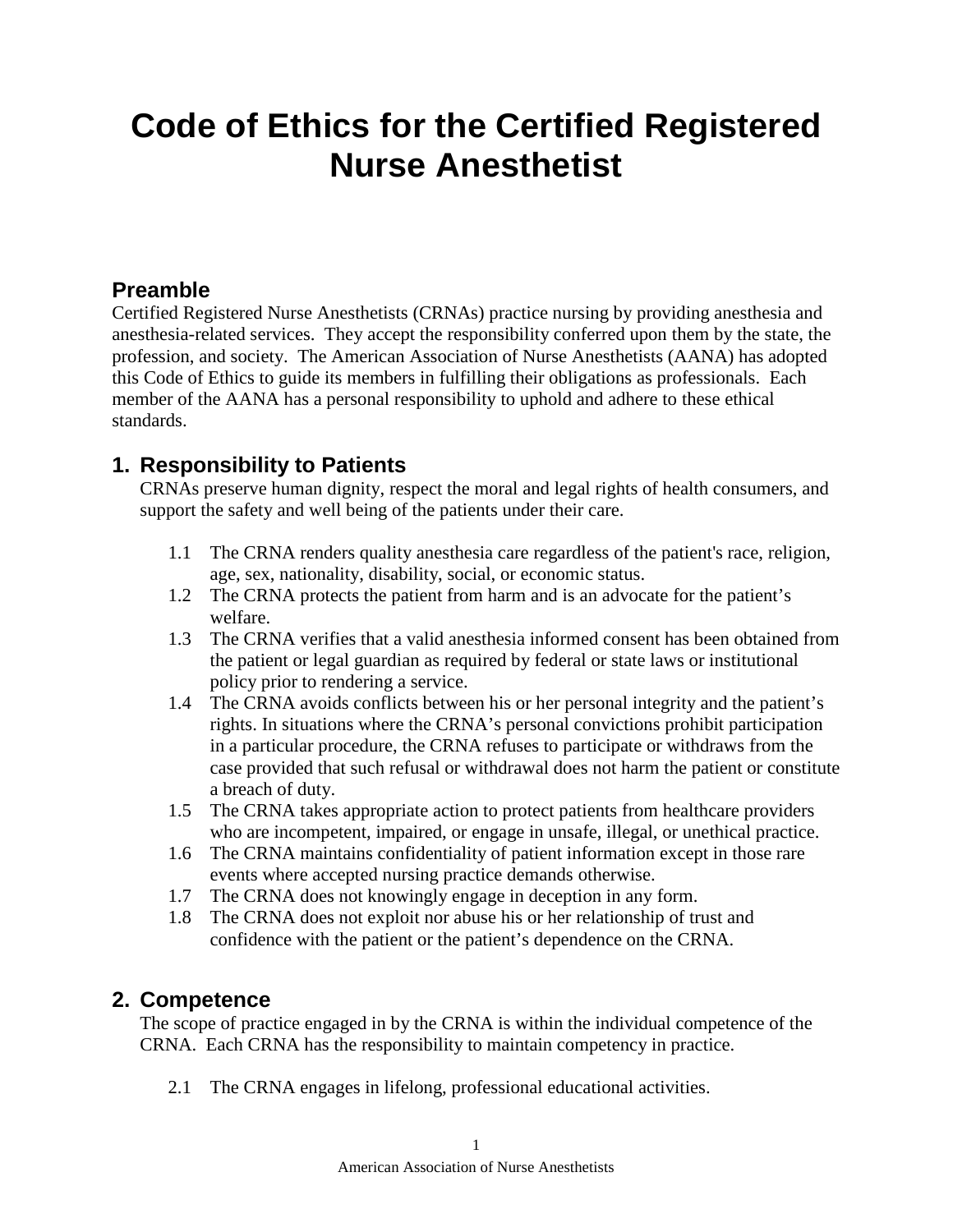- 2.2 The CRNA participates in continuous quality improvement activities.
- 2.3 The practicing CRNA maintains his or her state license as a registered nurse, meets state advanced practice statutory or regulatory requirements, if any, and maintains recertification as a CRNA.

#### **3. Responsibilities as a Professional**

CRNAs are responsible and accountable for the services they render and the actions they take.

- 3.1 The CRNA, as an independently licensed professional, is responsible and accountable for judgments made and actions taken in his or her professional practice. Neither physician orders nor institutional policies relieve the CRNA of responsibility for his or her judgments made or actions taken.
- 3.2 The CRNA practices in accordance with the professional practice standards established by the profession.
- 3.3 The CRNA participates in activities that contribute to the ongoing development of the profession and its body of knowledge.
- 3.4 The CRNA is responsible and accountable for his or her conduct in maintaining the dignity and integrity of the profession.
- 3.5 The CRNA collaborates and cooperates with other healthcare providers involved in a patient's care.
- 3.6 The CRNA respects the expertise and responsibility of all healthcare providers involved in providing services to patients.
- 3.7 The CRNA is responsible and accountable for his or her actions, including selfawareness and assessment of fitness for duty.

#### **4. Responsibility to Society**

CRNAs collaborate with members of the health professions and other citizens in promoting community and national efforts to meet the health needs of the public.

4.1 The CRNA works in collaboration with the healthcare community of interest to promote highly competent, safe, quality patient care.

#### **5. Endorsement of Products and Services**

CRNAs endorse products and services only when personally satisfied with the product's or service's safety, effectiveness, and quality. CRNAs do not state that the AANA has endorsed any product or service unless the Board of Directors of the AANA has done so.

- 5.1 Any endorsement is truthful and based on factual evidence of efficacy.
- 5.2 The CRNA does not exploit his or her professional title and credentials for products or services which are unrelated to his or her professional practice or expertise.